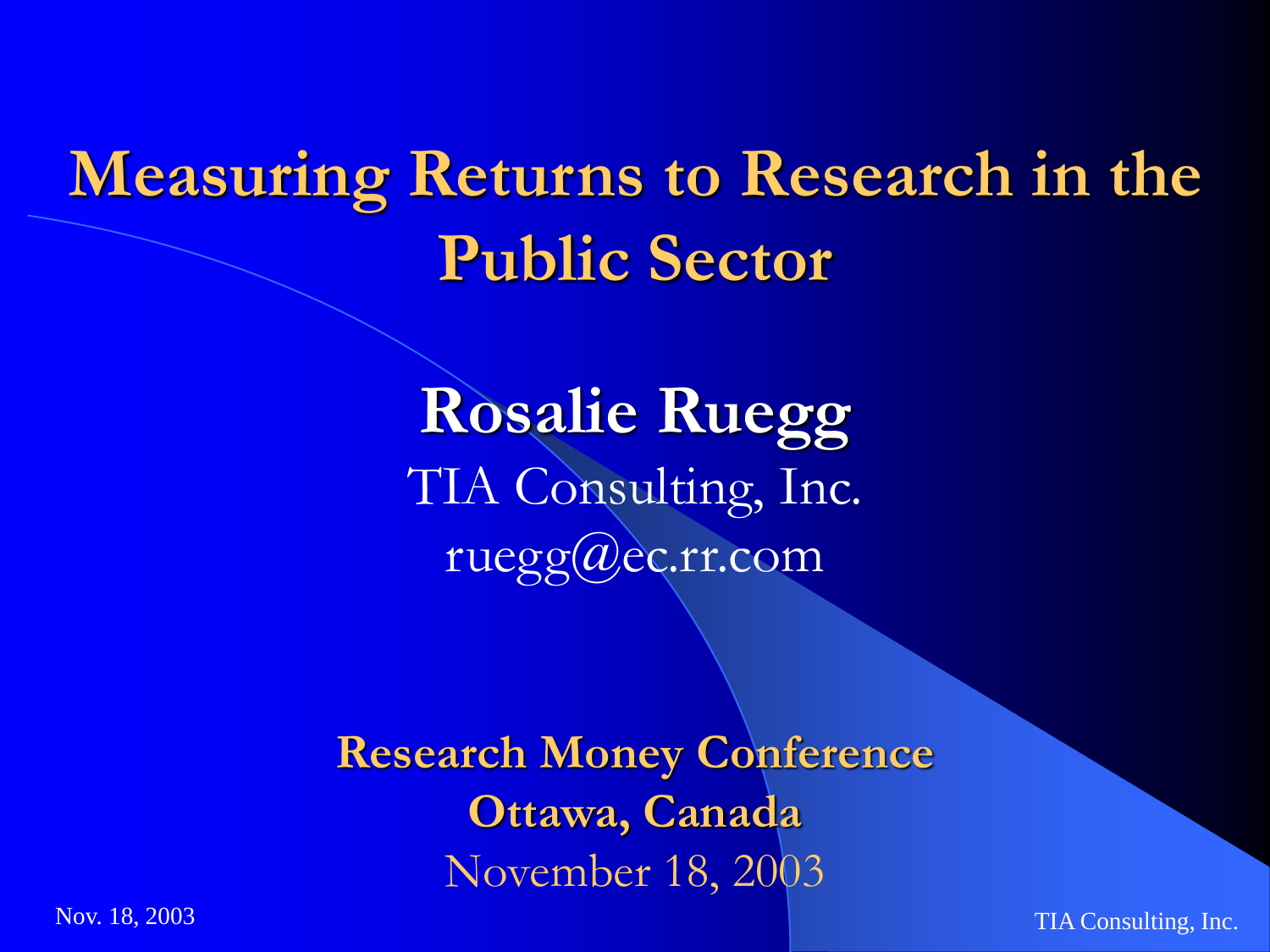#### **Outline**

Social vs. private returns to research

Methods for assessing returns to public research

Illustrations

Conclusions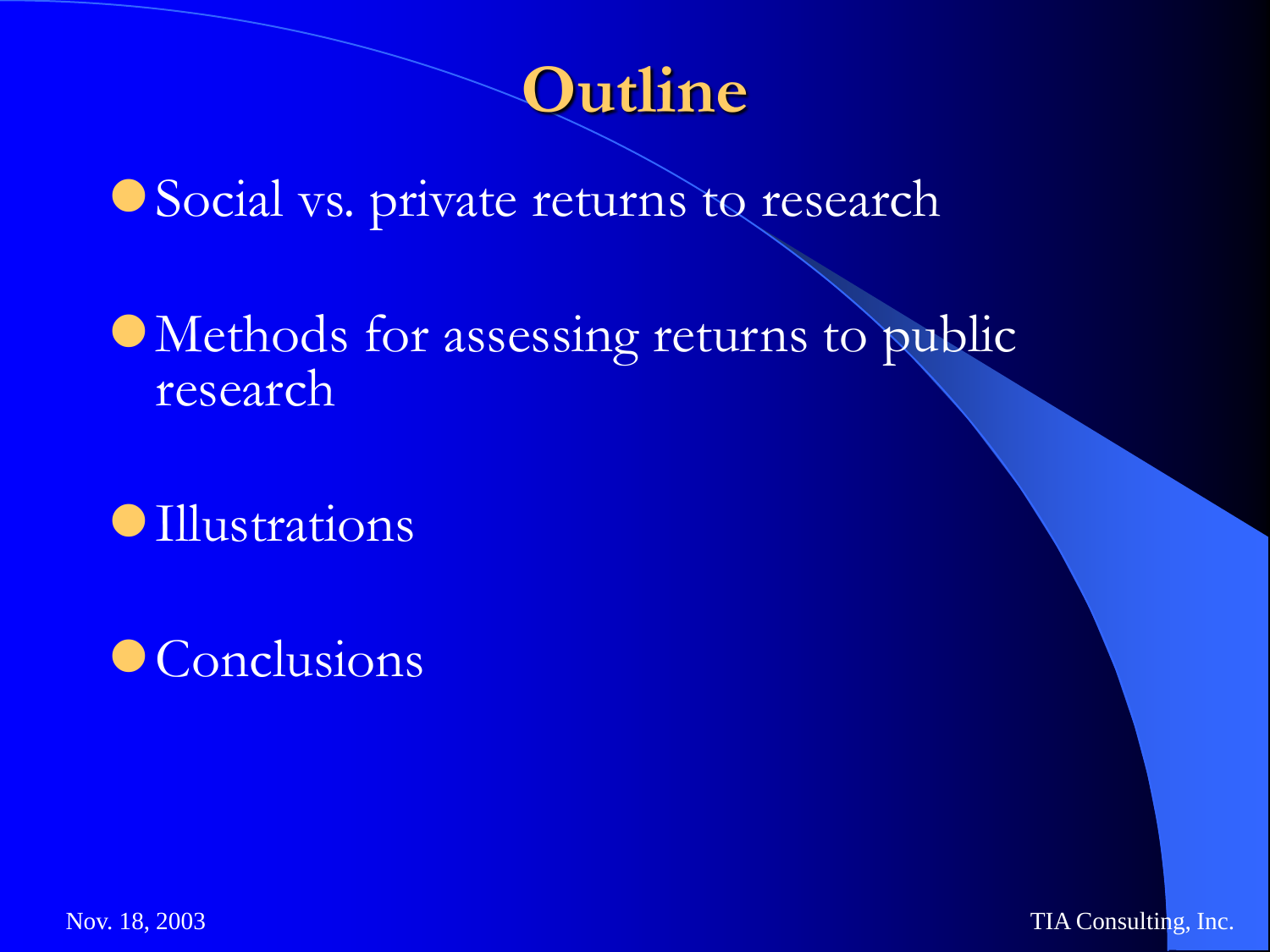# **Different Perspectives: Returns to Research in the Public vs. Private Sector**

Nov. 18, 2003 Tiam and 2003 Tiam and 2003 Tiam and 2003 Tiam and 2003 Tiam and 2003 Tiam and 2003 Tiam and 200

Social Return Perspective: Benefits captured & costs incurred

by the entire nation

Public Return Perspective: Social benefits & costs attributed to public action

Private Return Perspective:: Benefits captured & costs incurred by the investing company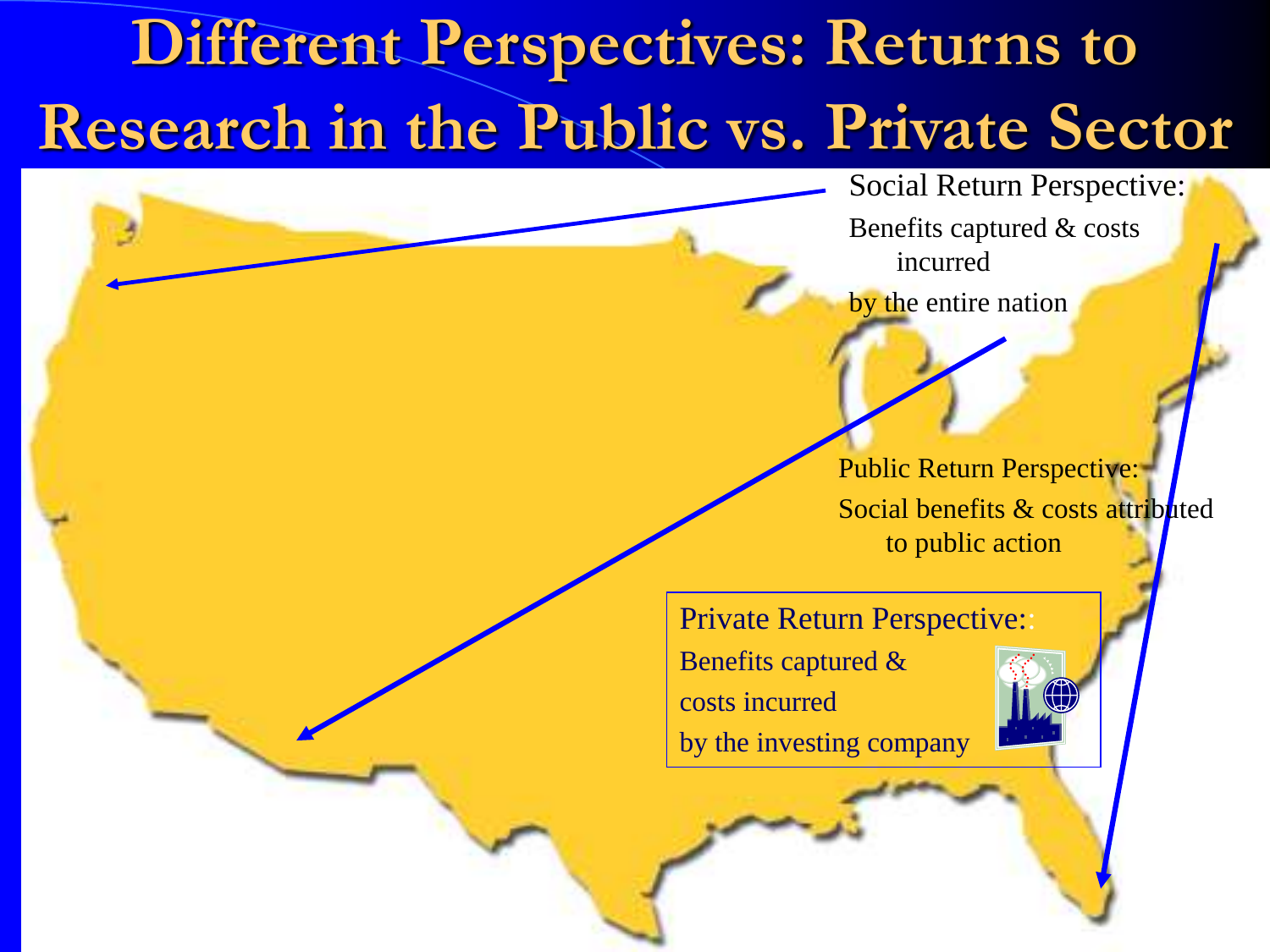# **Social Rates of Return Encompass Private Returns**

Net Social Benefits =

(private benefits + spillover benefits)

 $\frac{1}{2}$ 

(all private and public research, development, and other costs, including all negative externalities)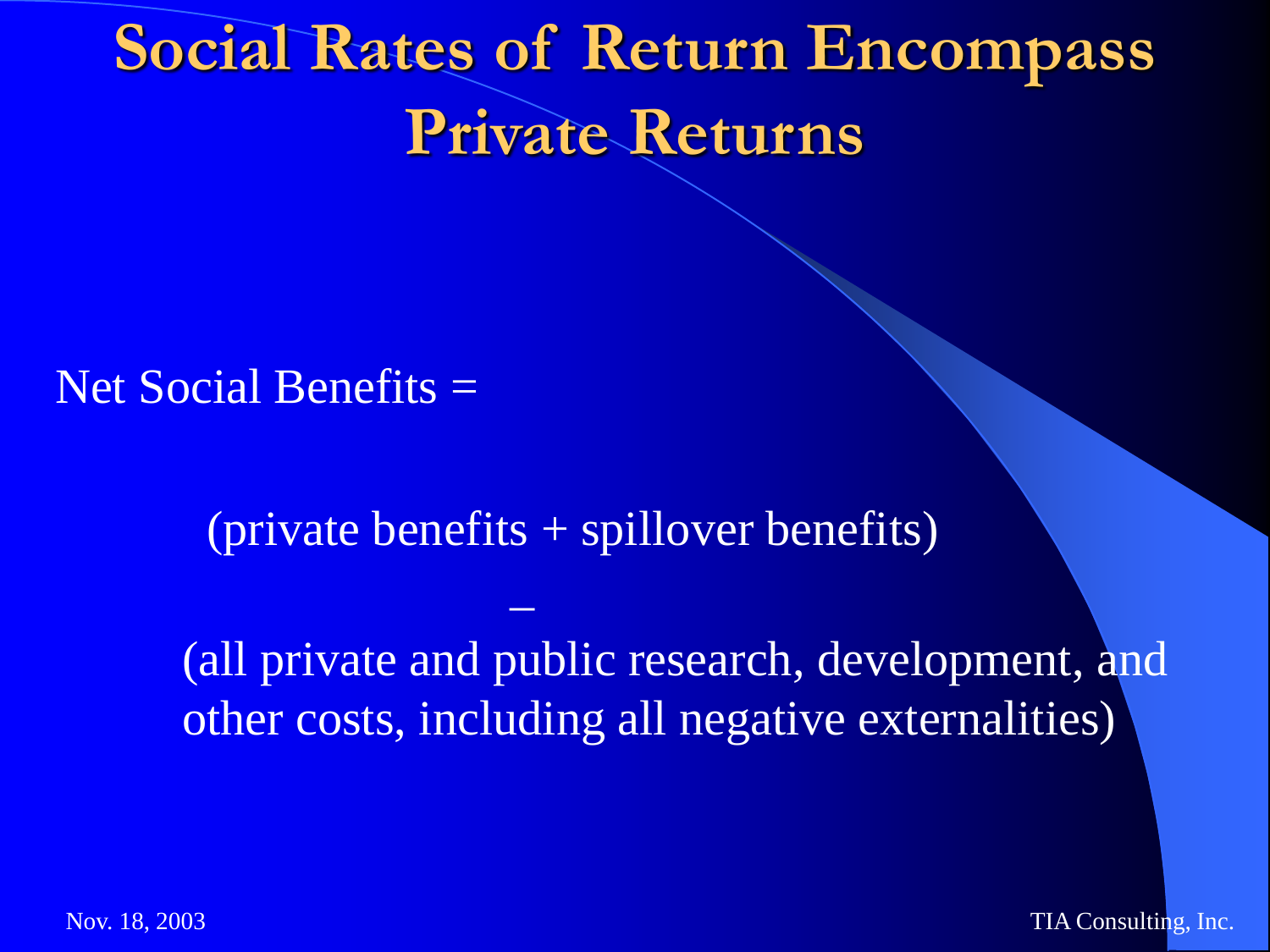# **Privately Funded Research Also Can Generate Spillover Benefits**

Median social rate of return on national US sample of privately-funded inventions: 55% (Mansfield)

Raises the bar for government funding of research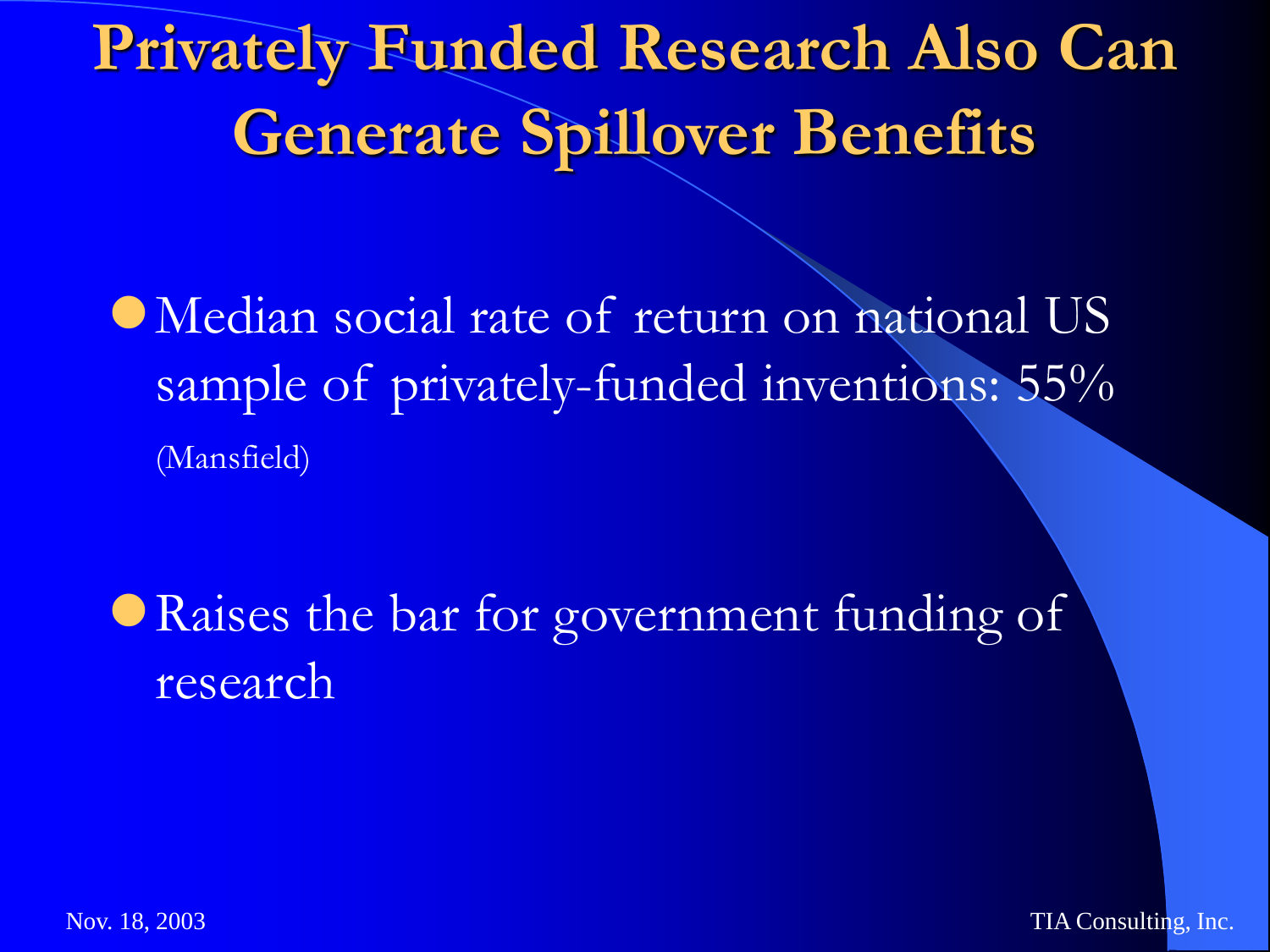**Public Support of Research Tends to Favor:** 

**Research Tax Credits**

(in recognition of spillover effects from private sector research)

- **Basic and high-risk applied research** (funding gap)
- **Enabling and infrastructural technologies** (high spillovers)
- **Mission-oriented technologies**

(assigned government responsibility)

**"Critical technologies"** 

(public policy strategies)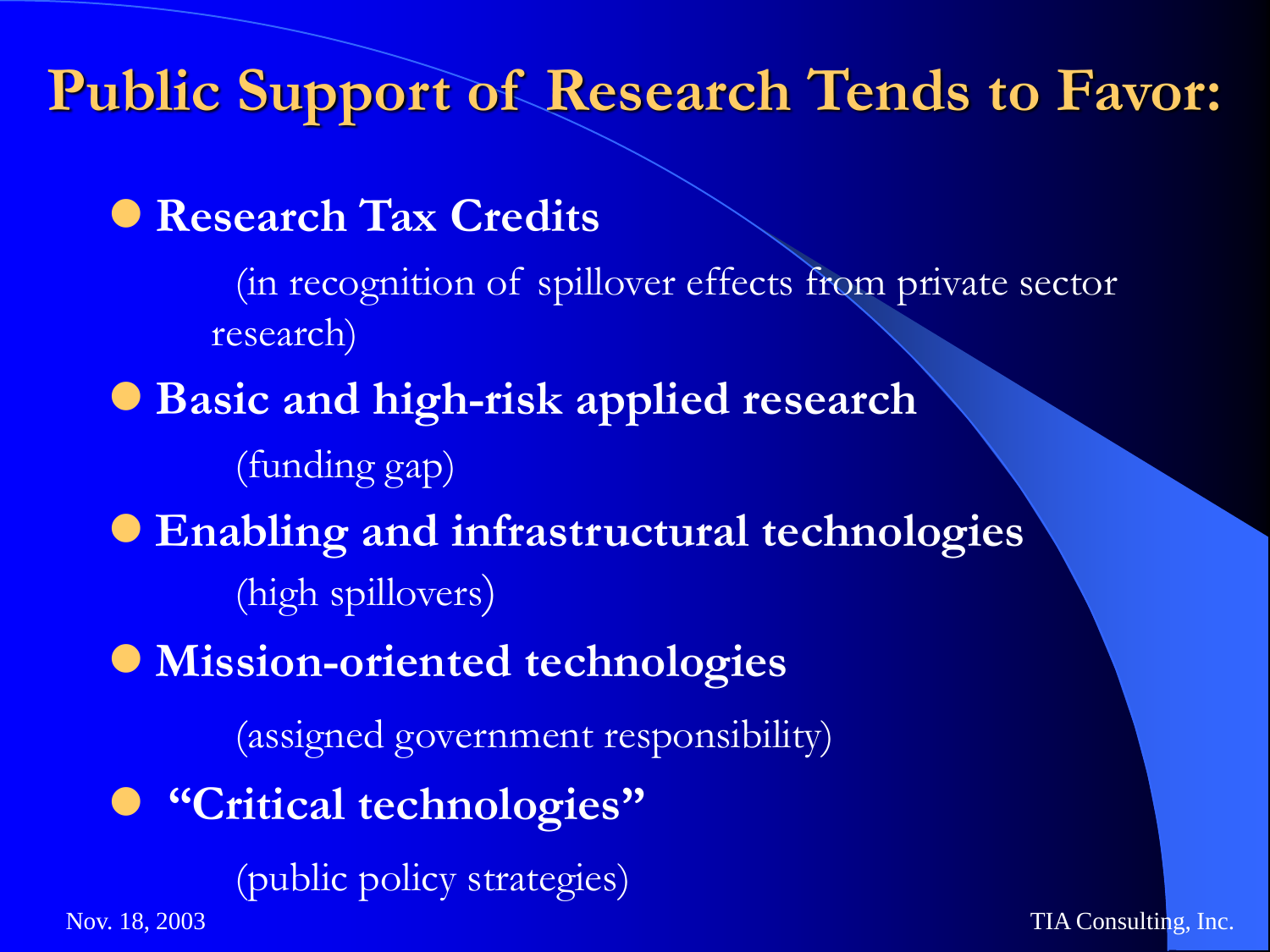# **Methods for Assessing Returns to Public Research**

- **Expert Judgment**
- **Survey**
- **Descriptive case study**
- **Bibliometrics** counts, citation analysis, data mining
- **•** Historical tracing
- **Sociometric and network analysis**
- Indicator metrics
- **Economic case study (NPV, B/C, IRR, AIRR)**
- **Econometric studies**
- Portfolio approaches
- **Other**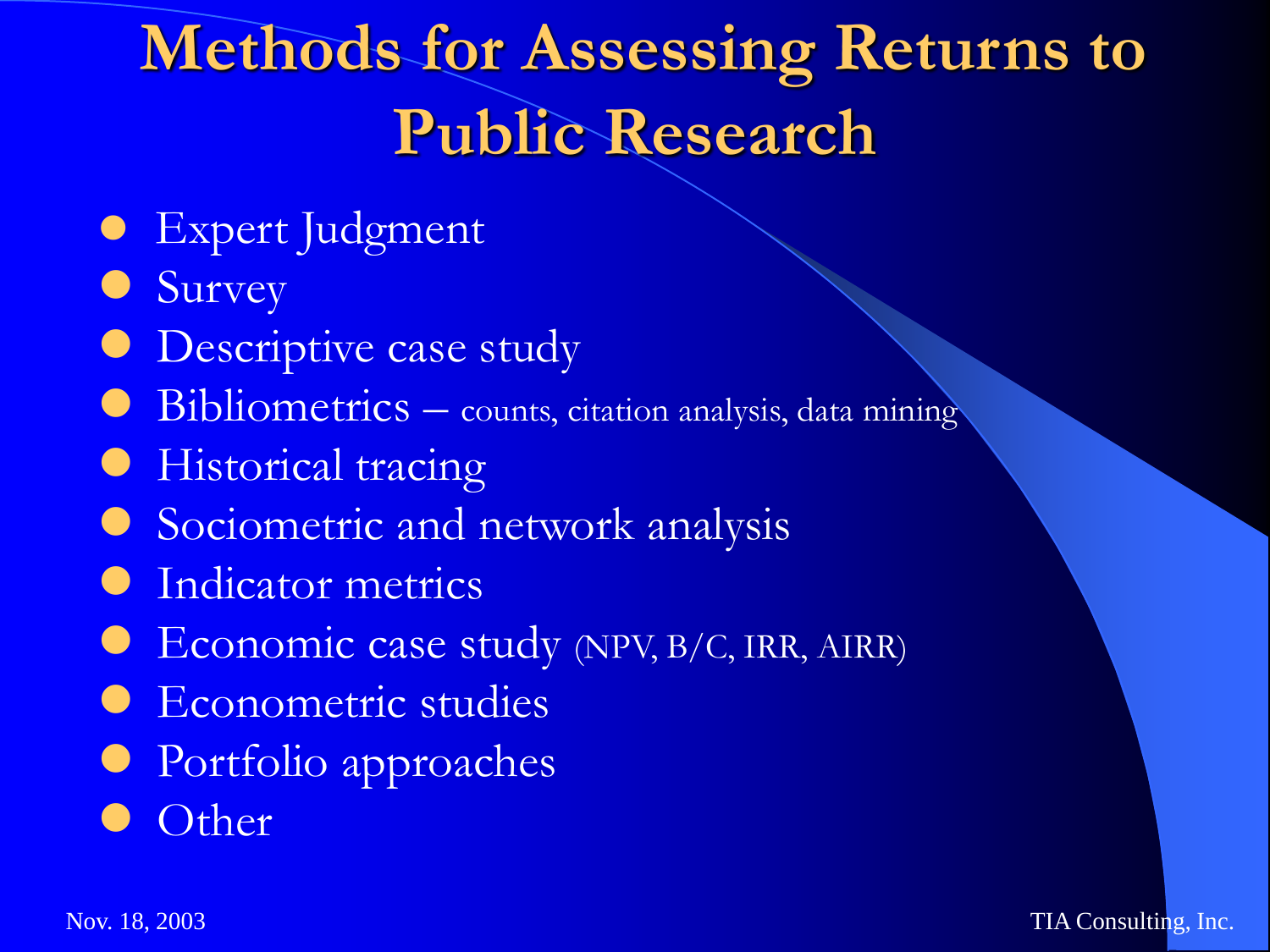**Main Reasons for Assessing Performance of Government Research Investments**

• Management **• Accountability**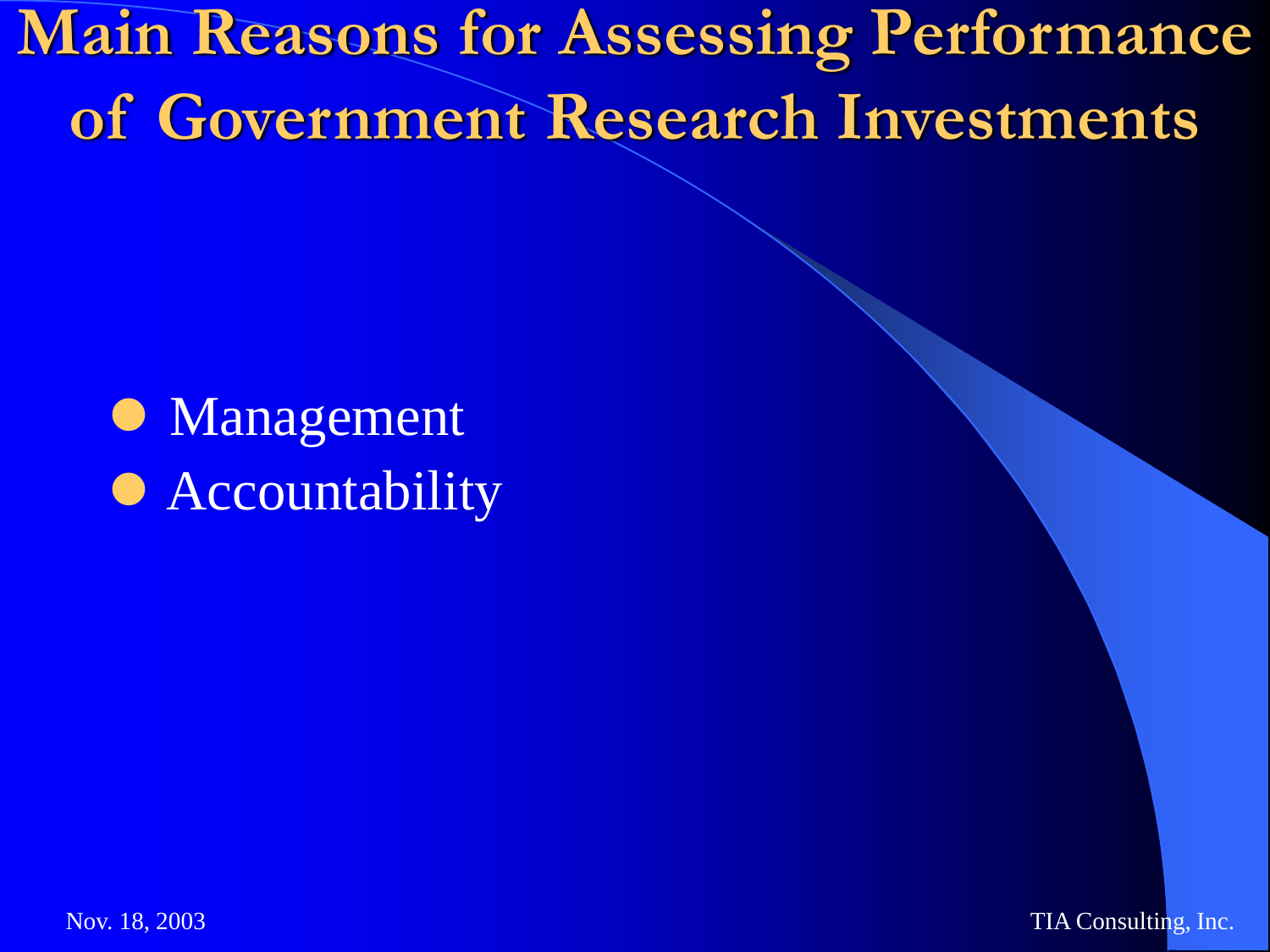## **Assessing Returns to Public Research: Examples**

CAssessing returns to basic research: - Citation analysis examples

CAssessing returns to a public-private partnership program:

- Economic case study examples
- Portfolio assessment example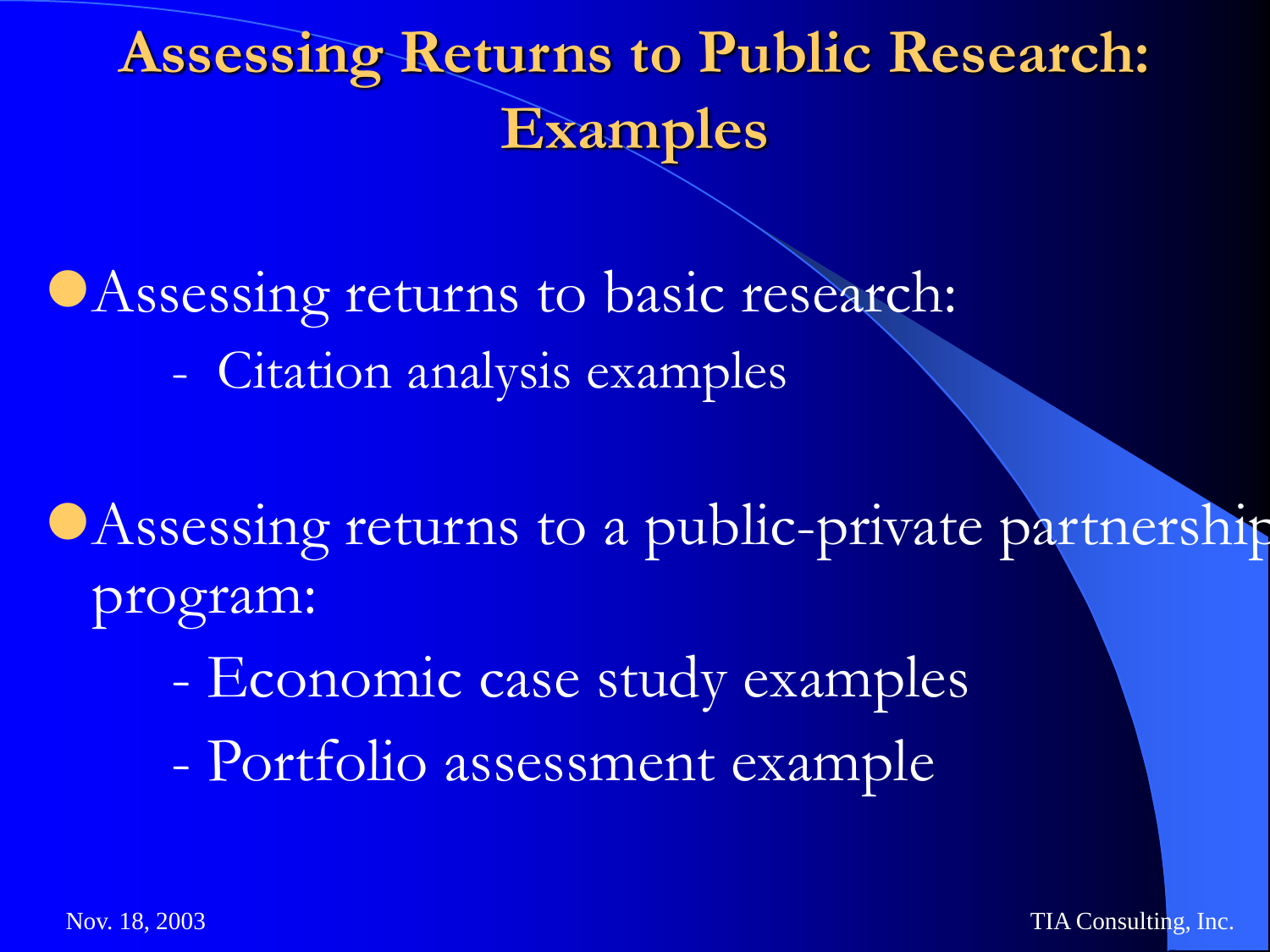# **Using Citation Analysis to Show Impact**

- Public Sector Science is Valuable for U.S.-Invented
	- Technology



#### % of references on U.S. patents to U.S. scientific literature



11

Nov. 18, 2003 Embassy of Finland, 2002. The state of the state of the TIA Consulting, Inc. Source: Presentation by D. Hicks, CHI Research, Benchmarking Workshop,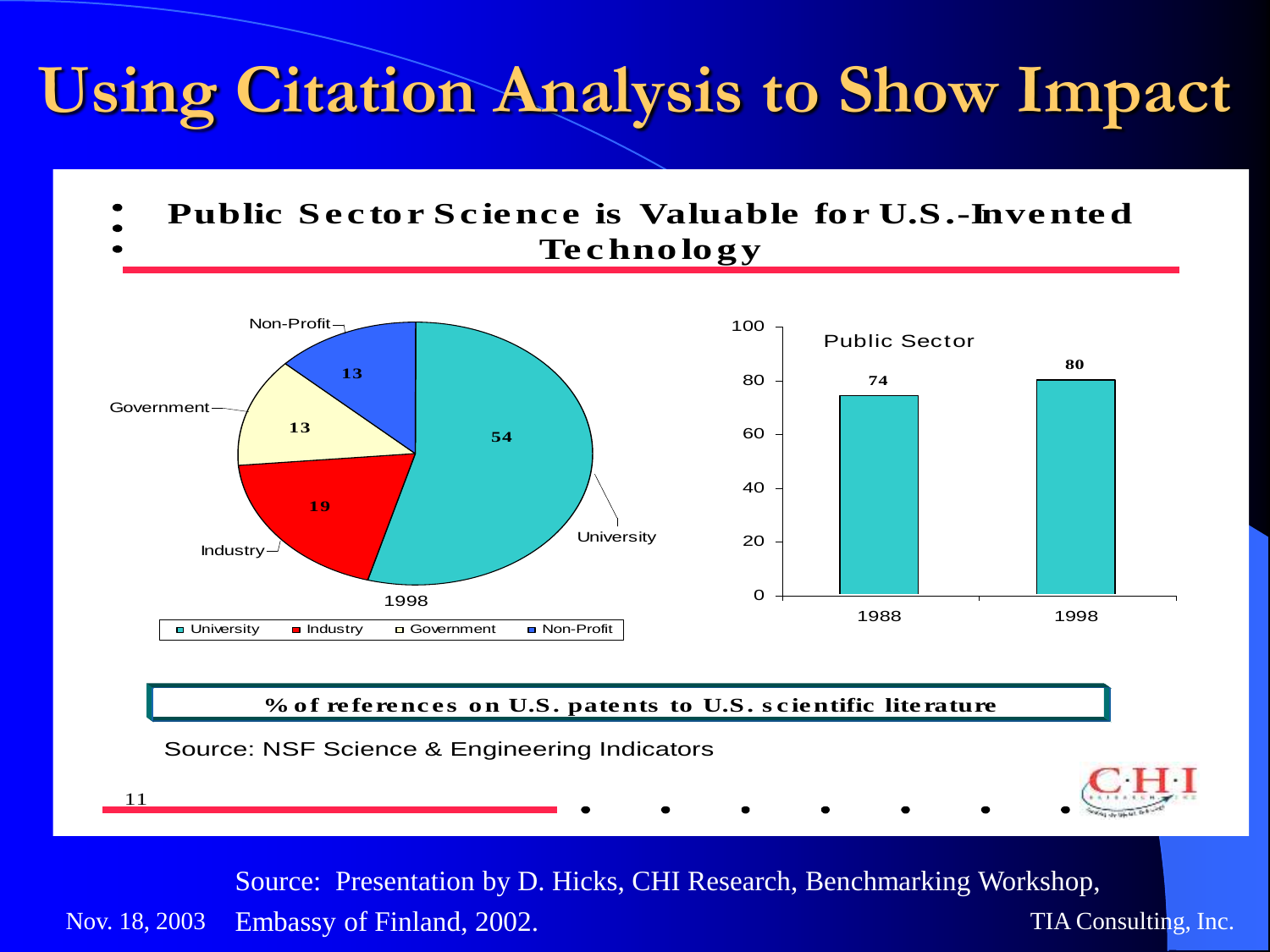#### **"Publicly Financed Science—a Pillar of Industry"**

- The institutional origins of research cited on patents were found to lie heavily in the public sector.
- In 1988, 74 percent of the papers cited in U.S. industry patents were authored in universities, government laboratories and other publicly supported organizations. By 1998, this figure had risen to 80%.
- Patents cite papers published in the most prestigious scientific journals.
- Examining the funding acknowledgements on the papers cited in patents established that they were overwhelmingly supported by leading federal agencies such as NSF and NIH.
- As the New York Times reported, this study found that "Publicly Financed Science Is a Pillar of Industry" (Tuesday, May 13, 1997, p. C10). The data make it clear that public science plays an overwhelming role in the science base of U.S. industry.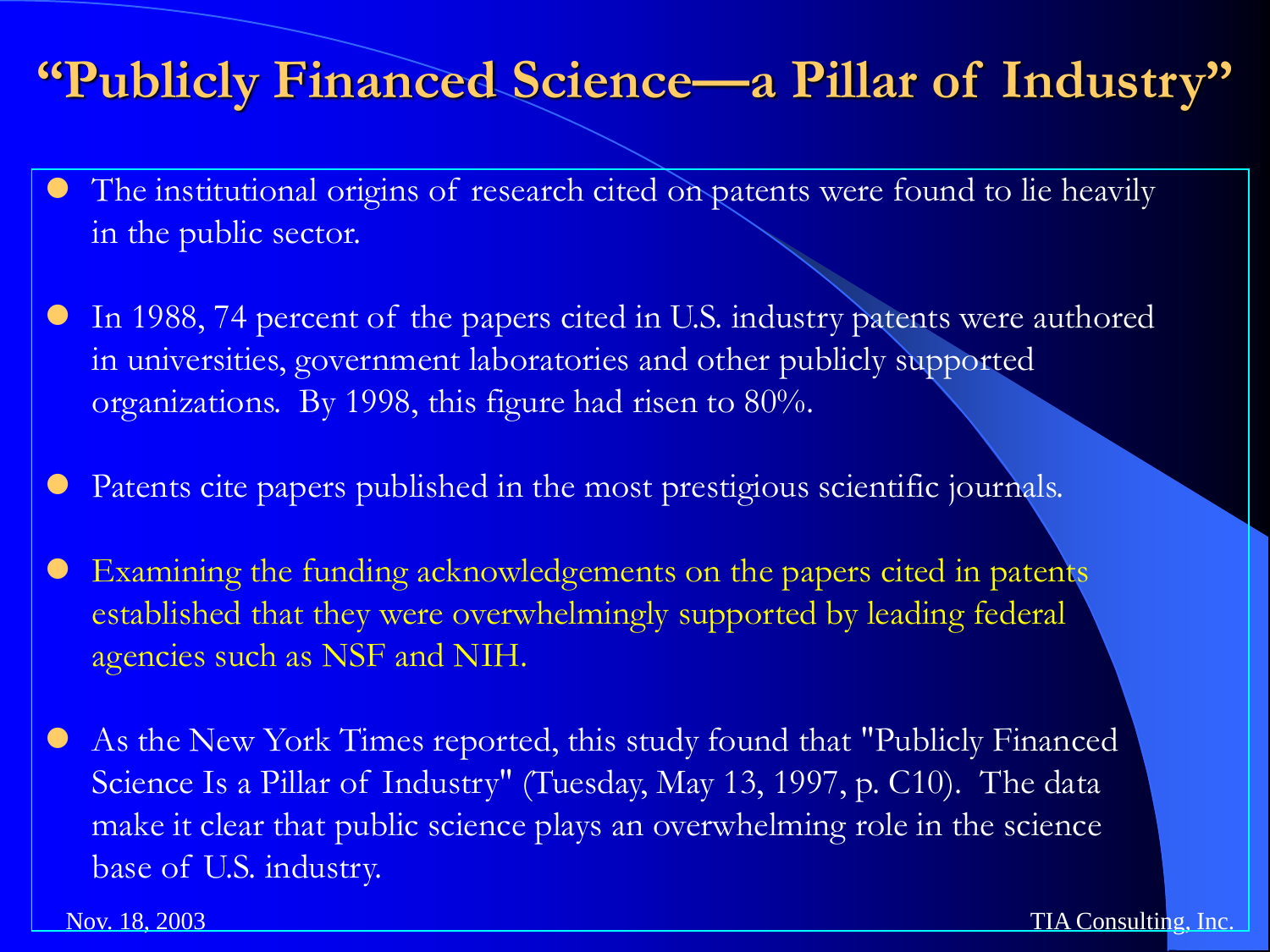#### **Citation Analysis Used by the Advanced Technology Program to Show Knowledge Spillovers**



Nov. 18, 2003  $\frac{M}{2}$  and  $\frac{M}{2}$  and  $\frac{M}{2}$  and  $\frac{M}{2}$  and  $\frac{M}{2}$  and  $\frac{M}{2}$  and  $\frac{M}{2}$  TIA Consulting, Inc. Source: Ruegg and Feller, A Toolkit for Evaluating Public R&D Investment, NIST GCR 02-842, 2003; patent tree from vol. 2, ATP Status Reports.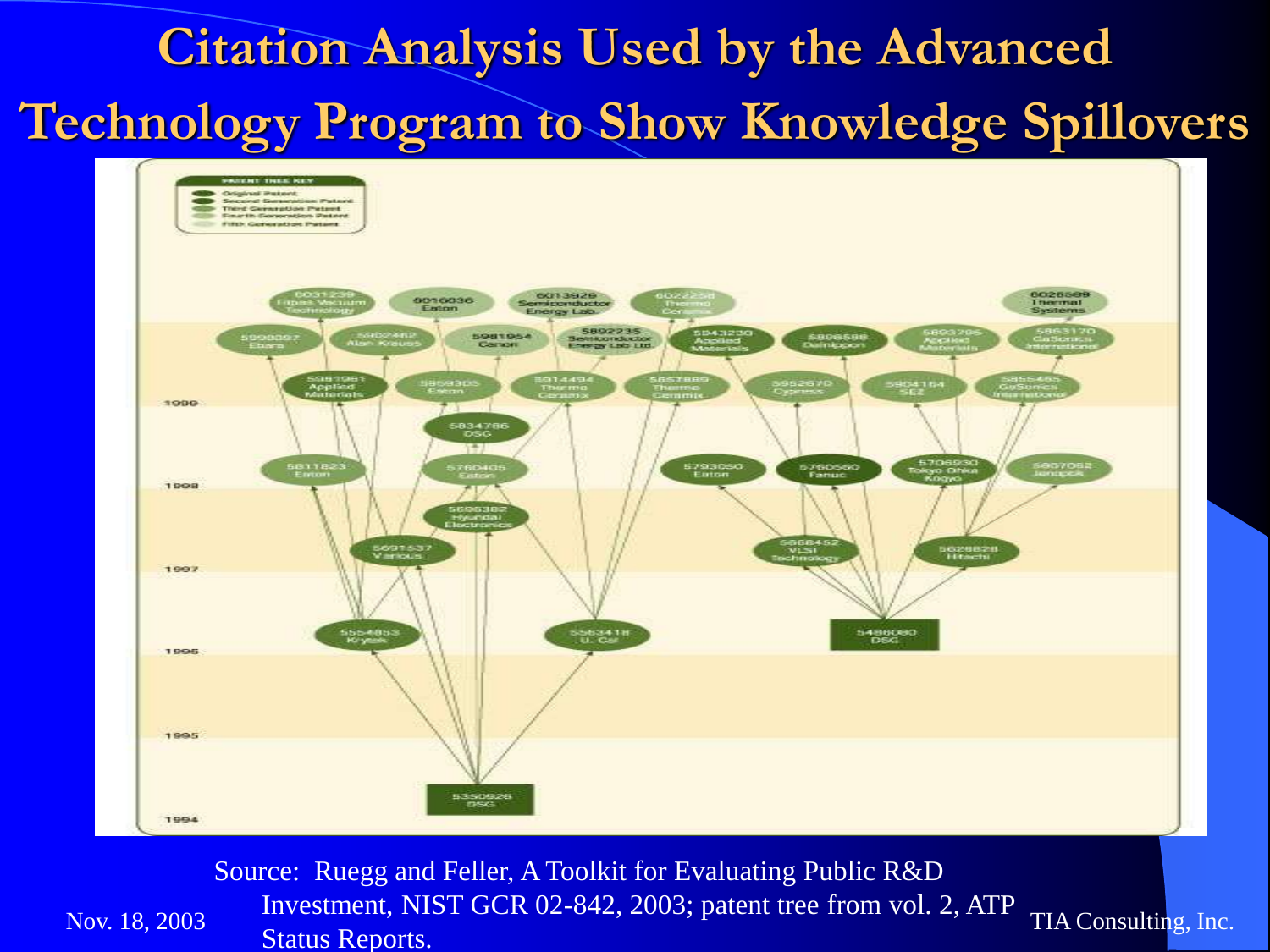**Assessment of 7 Tissue Engineering Projects Cost-shared by ATP and Private Companies**

Stem Cell Expansion Systems Biopolymers for Tissue Repair Living Implantable Microreactors Proliferated Human Islets Clinical Prostheses from Biomaterials Gene Therapy Universal Donor Organs

Nov. 18, 2003 TIA Consulting, Inc. Source: RTI Research, Framework for Estimating National Economic Benefits of ATP Funding of Medical Technologies, NIST GCR 97-737, 1998.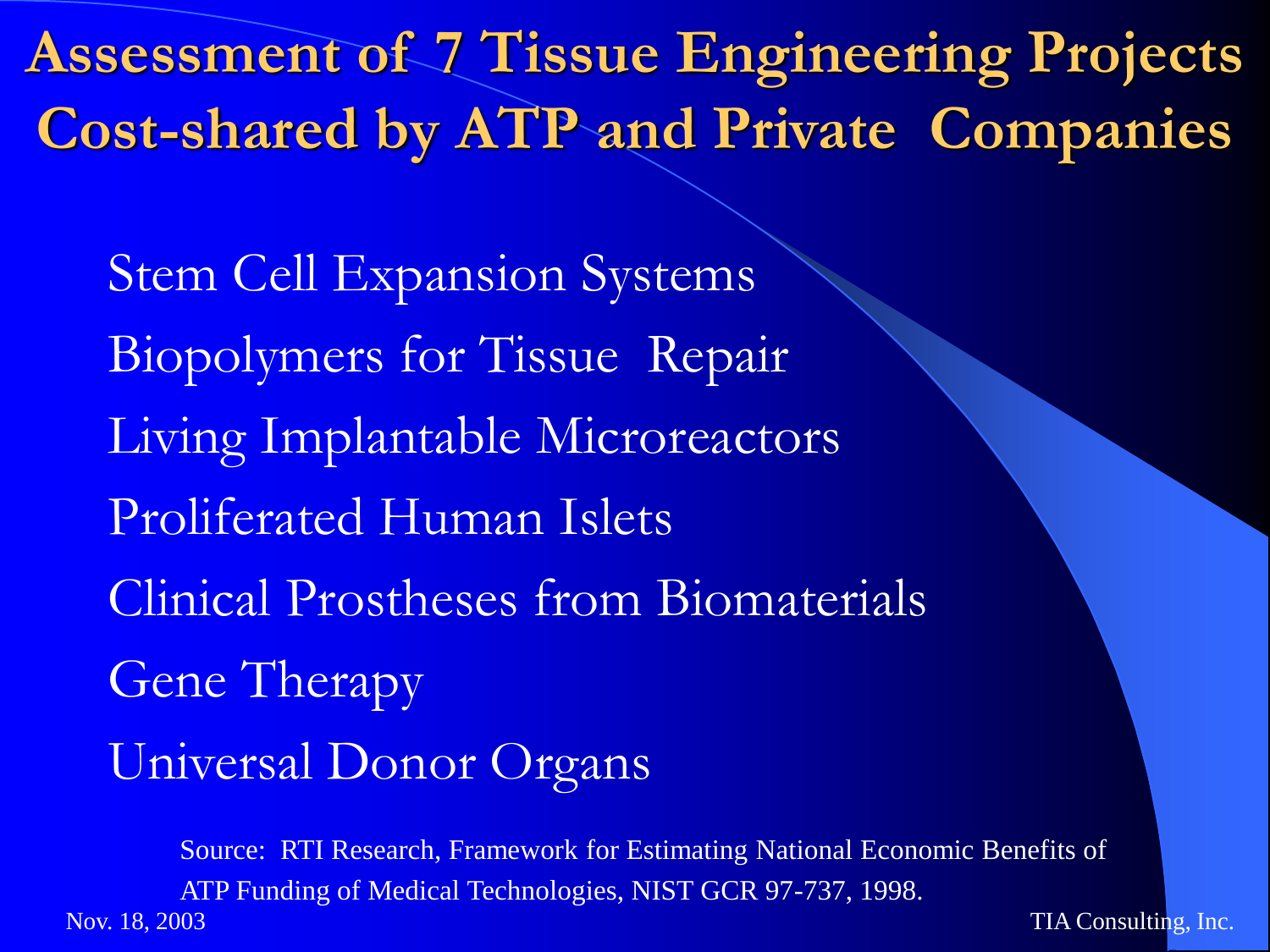#### **Estimated Impact of ATP on Project Outcomes**

Acceleration of benefits - 2 to 10 years Benefits comprised of - healthcare cost savings - quality of life improvements

Source: RTI, Framework for Estimating National Economic Benefits of ATP Funding of Medical Technologies, NIST GCR 97-737, 1998.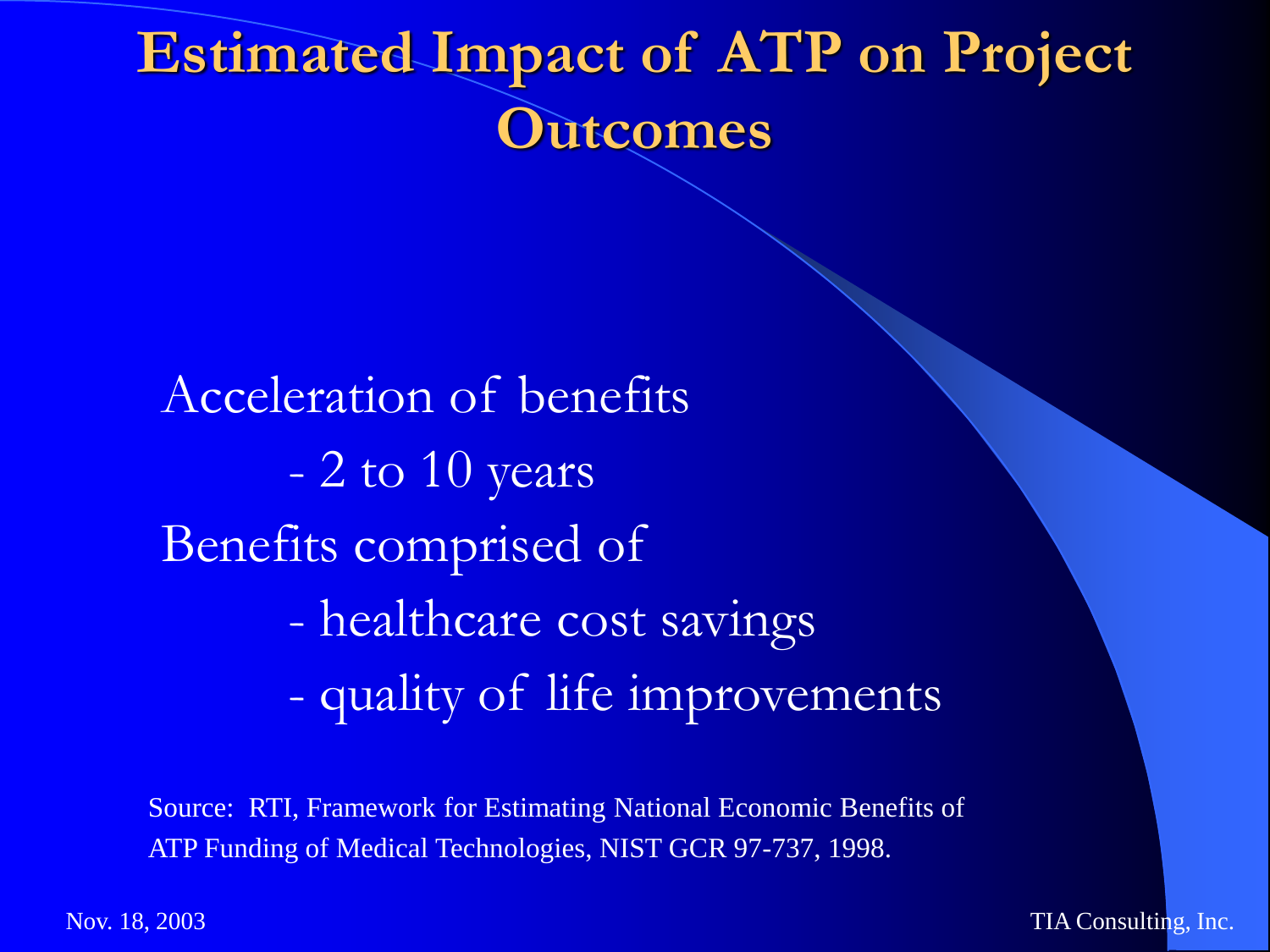

*Source*: RTI, *A Framework for Estimating the National Economic Benefits of ATP Funding of Medical Technologies*, 1998, p. 1-24.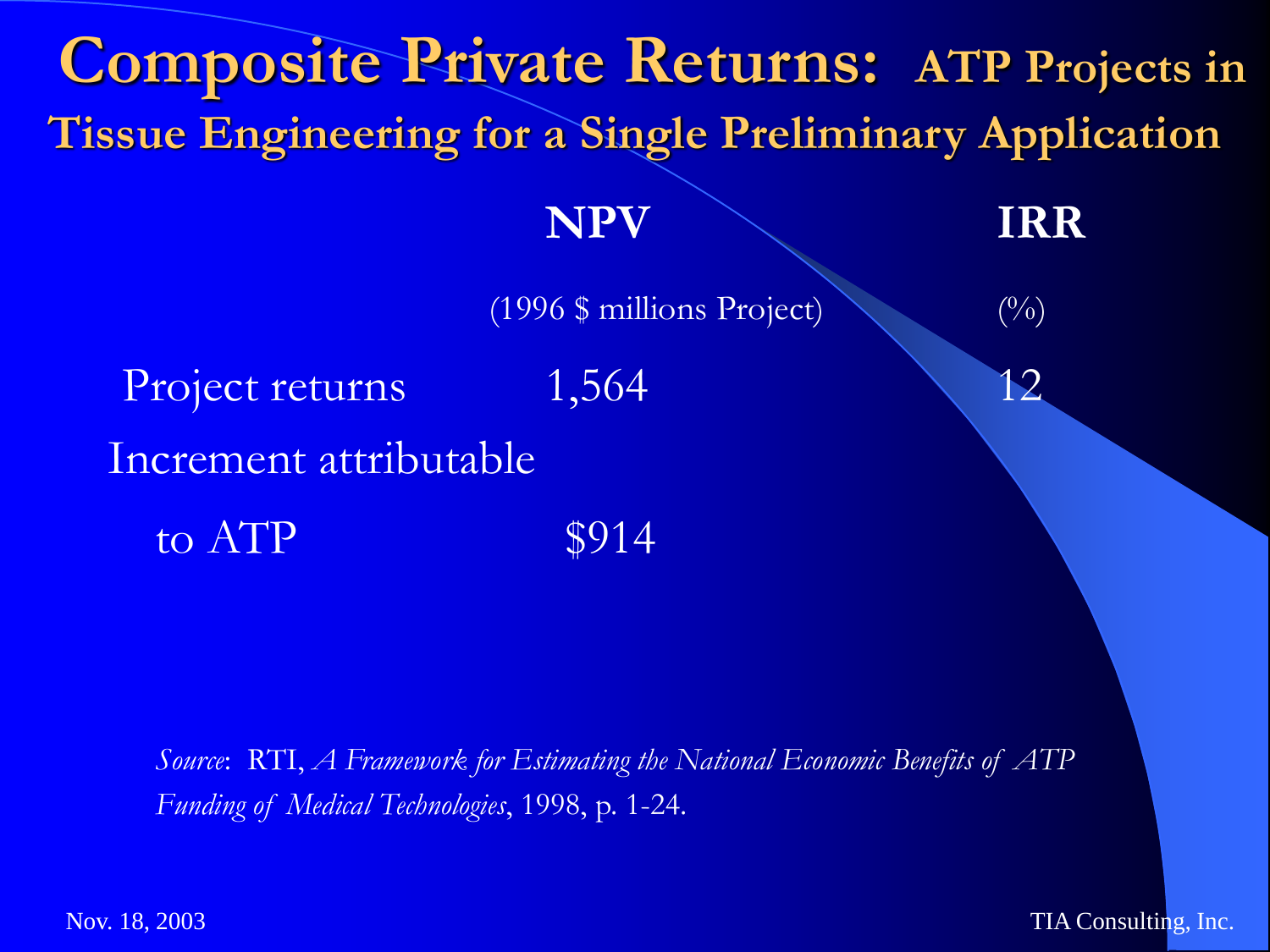#### **Social and Public Returns to Research**

| Project     | Social                  | <b>SRR</b> | Public                  | Public     |
|-------------|-------------------------|------------|-------------------------|------------|
|             | <b>NPV</b>              | (0/0)      | NPV                     | <b>IRR</b> |
|             | $(1996$ \$<br>millions) |            | $(1996$ \$<br>millions) | (0/0)      |
| Composite   | 109,229                 | 115        | 34,258                  | 116        |
| of 7 tissue |                         |            |                         |            |
| engineering |                         |            |                         |            |
| projects    |                         |            |                         |            |

Source: RTI Research, Framework for Estimating National Economic Benefits of ATP Funding of Medical Technologies, NIST GCR 97-737, 1998.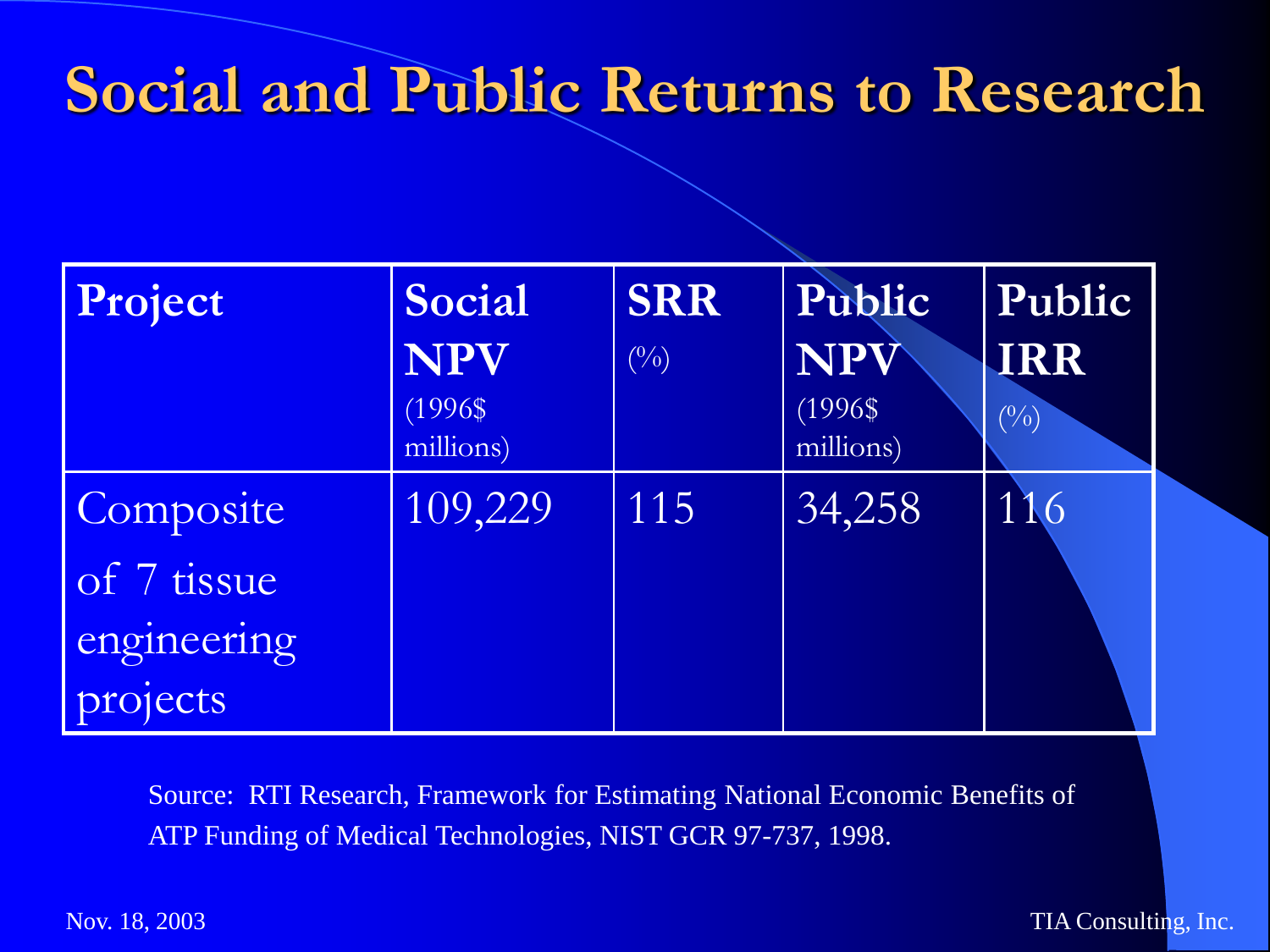**Assessing Interim Performance of a Public Research Portfolio using a Composite Performance Rating System based on Indicator Data**



Source: Ruegg, Bridging from Project Case Study to Portfolio Analysis in a Public R&D Program, NIST GCR, 2003